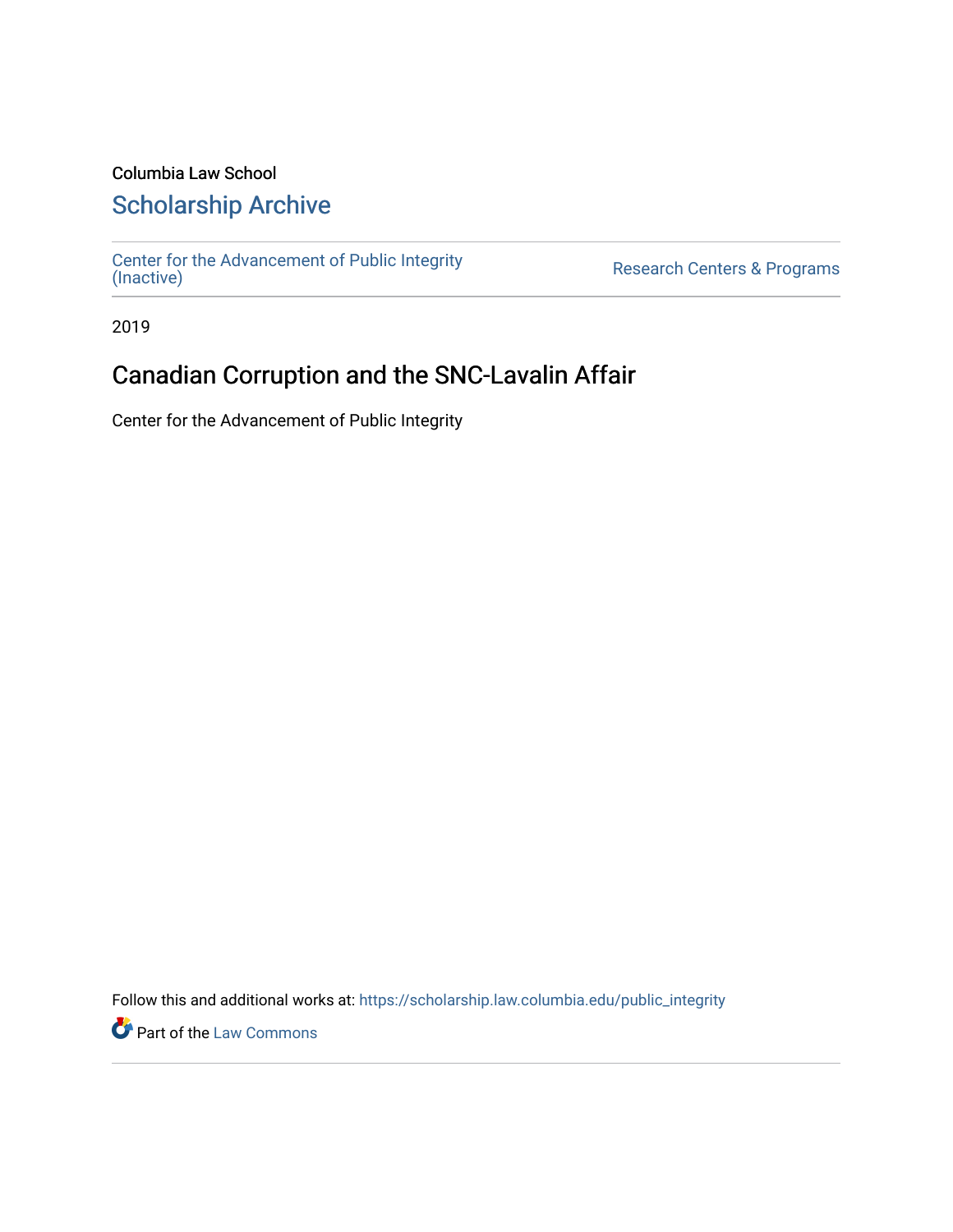# **Canadian Corruption and the SNC-Lavalin Affair: What Comes Next?**

#### What is SNC-Lavalin, and why is it at the center of a

#### Canadian corruption scandal?

On February 7, 2019, *The Globe and Mail* published a report alleging that Canadian Prime Minister Justin Trudeau,



Jody Wilson-Raybould and Justin Trudeau (Toronto Star 2019)

together with his aides and cabinet officers, had attempted to improperly influence former Attorney General Jody Wilson-Raybould in the Canadian Justice Department's prosecution of Montreal construction firm SNC-Lavali[n.](https://www.theglobeandmail.com/politics/article-pmo-pressed-justice-minister-to-abandon-prosecution-of-snc-lavalin/)<sup>1</sup> SNC-Lavalin is a major company, which employs thousands of workers and reported 10 billion Canadian Dollars in revenue in 2018[.](https://www.snclavalin.com/%7E/media/Files/S/SNC-Lavalin/investor-briefcase/en/2018/annual-info-form-2018.pdf) <sup>2</sup> The charges against them centered around allegations that they had made numerous bribes to Libyan officials from 2001-2011 in order to secure contract[s.](https://montrealgazette.com/business/local-business/rmcp-charges-snc-lavalin-with-corruption)<sup>3</sup> Due to these charges, SNC-Lavalin faces a potential ban on bidding on Canadian government contracts for a period of ten years, a major part of SNC's business. [4](https://www.cbc.ca/news/business/financial-fall-out-snc-lavalin-1.5047742) Many have speculated this ban could result in the company relocating out of Canada.<sup>5</sup> In order to prevent such a ban, the alleged improper pressure centered around an unsuccessful attempt by Trudeau and his aides to coerce Wilson-Raybould to intervene, overrule the Director of Public Prosecutions (who was overseeing the prosecution), and have the Justice Department grant SNC a Deferred Prosecution Agreemen[t.](https://www.theglobeandmail.com/politics/article-pmo-pressed-justice-minister-to-abandon-prosecution-of-snc-lavalin/)<sup>6</sup> Deferred Prosecution Agreements are a legal mechanism, introduced in Canada by Trudeau in 2018, designed to protect corporate shareholders and employees by allowing prosecutors to suspend charges against companies in cases when a company agrees to self report corruption or other potentially criminal act[s.7](https://www.cbc.ca/news/politics/federal-budget-corporate-wrongdoing-1.4664490) Wilson-Raybould's failure to grant SNC-Lavalin such an agreement allegedly led to her January 2019 removal as Attorney General and reassignment to the Minister of Veterans Affairs position[.](https://www.theglobeandmail.com/politics/article-pmo-pressed-justice-minister-to-abandon-prosecution-of-snc-lavalin/)<sup>8</sup>

#### How did Wilson-Raybould and the Trudeau government respond to the allegations?

Following the publication of the report, Wilson-Raybould [resigned](https://globalnews.ca/news/4952236/jody-wilsonraybould-resigns-snc-lavalin-affair/) from the Trudeau cabinet altogether.<sup>2</sup> She later publicly testified to the Canadian Parliament on the allegations, unequivocally stating that she was improperly pressured.<sup>10</sup> Throughout the scandal, the Trudeau government denied the allegations. They emphasized the important role that government officials must play in counseling the Attorney General on economic matters such as this,<sup>11</sup> contested some of Wilson-Raybould's specific assertions, and [argued](https://www.cbc.ca/news/politics%20/trudeau-snc-lavalin-1.5046438) that an "erosion of trust" and a breakdown in several key relationships had caused Wilson-Raybould to falsely perceive political pressure which really wasn't there.<sup>[12](https://www.cbc.ca/news/politics%20/trudeau-snc-lavalin-1.5046438)</sup>

#### What is the relevant context that made this accusation so serious?

While the accusations levied against the Trudeau government were serious in and of themselves, two aspects made the claims particularly explosive. The first was political, and centered around the perceived cozy relationship between SNC-Lavalin, the Liberal Party, and the Trudeau government. This perception existed since SNC and its executives had financially supported the Liberal Party in past elections,13 had extensively [lobbied](https://www.bloomberg.com/news/articles/2019-03-11/meet-snc-the-company-that-trudeau-s-risking-his-career-to-save) Trudeau to both introduce Deferred Prosecution Agreements and grant them one,<sup>[14](https://www.bloomberg.com/news/articles/2019-03-11/meet-snc-the-company-that-trudeau-s-risking-his-career-to-save)</sup> and had been in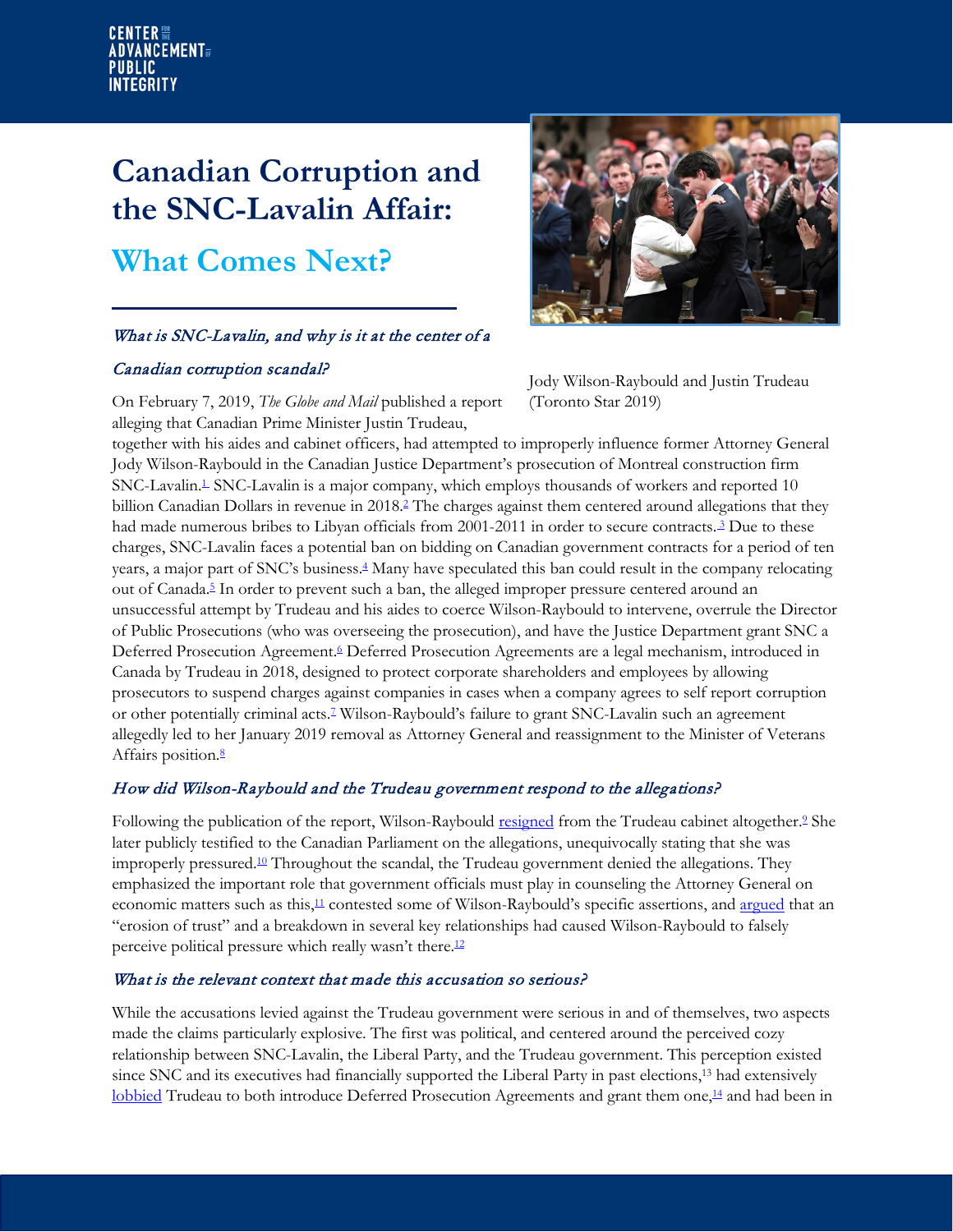frequent contact with Trudeau's inner circl[e.15](https://www.bloomberg.com/news/articles/2019-03-11/meet-snc-the-company-that-trudeau-s-risking-his-career-to-save) Another significant detail was that Quebec is electorally important to the Liberal Party, the 2018 Quebec Elections and 2019 Federal Elections were approaching, and a large company like SNC potentially leaving the province would not have played well politically.<sup>[16](https://www.bloomberg.com/news/articles/2019-03-11/meet-snc-the-company-that-trudeau-s-risking-his-career-to-save)</sup> Thus, the accusations were particularly explosive due to the implication that government officials pushed for a Deferred Prosecution Agreement due to corrupt political intentions.

Additionally, the claims cut to the heart of Canada's strong tradition of prosecutorial independence. A pithy summary of the Canadian Attorney General's independence is provided by the Canadian Supreme Court in *Miazga v. Kvello Estate,* which states that the "independence" of the Attorney General is "fundamental to the integrity and efficiency of the criminal justice system."17 Similar commentary is found in *Krieger v. Law Society of Alberta.*<sup>18</sup> In light of the stated importance of the Attorney General's independence, a specific delineation of it is found in Canada's widely used norm, the "Shawcross Doctrine." The Doctrine, which allows outside government officials to advise the Attorney General about decisions to better "inform" him/her, is emphatic in stating that such advice must be kept to "specific considerations," that there may be no pressure, and that final decisions must be the Attorney General's alone.<sup>19</sup> It is easy to see how the allegations, if true, would violate this norm.

Beyond merely violating norms, however, many commentators and officials further speculated that the implicated officials could have violated numerous laws. Chief among these was the Conflicts of Interest Act. Section 9 of the Act states that public officials may not attempt to influence decisions to "further another person's private interests," with the allegation being that government officials had pressured Wilson-Raybould to further SNC's private interests.20 Such arguments were convincing enough that in February the Canadian Ethics Commissioner [opened](https://nationalpost.com/%20news/politics/ethics-commissioner-launches-investigation-into-political-interference-allegations-in-snc-lavalin-cas) an investigation to probe a violation of the Act.<sup>21</sup>

#### What did Jody Wilson-Raybould have to say in her testimony?

Jody Wilson-Raybould testified on February 27. At the outset, she defended her decision to not overrule the Director of Public Prosecutions and grant SNC a Deferred Prosecution Agreement, which the Director of Public Prosecutions Act grants the Attorney General the power to do.22 She cited the stringent requirements in the law for such interventions, which are to be used "sparingly" and independently of political pressure.23 In response to her decision, she alleged that from September to December she encountered a "consistent and sustained effort" to "politically interfere," which involved "the Prime Minister's Office, the Privy Council Office, and the Office of the Minister of Finance" over the course of "10 meetings and 10 calls.["24](https://www.ourcommons.ca/Content/Committee/421/JUST/Evidence/EV10349068/JUSTEV135-E.PDF)

In support, Wilson-Raybould recounted four different occasions when government officials cited the Quebec or Federal Elections as a reason for granting a Deferred Prosecution Agreement. [25](https://www.ourcommons.ca/Content/Committee/421/JUST/Evidence/EV10349068/JUSTEV135-E.PDF) Particularly damning were her claims that the Finance Minister said "we can have the best policy in the world, but we need to be reelected,"<sup>26</sup> and that Trudeau himself referenced Quebec's electoral weight in a September 17 meeting.<sup>27</sup>

Wilson-Raybould's testimony also referenced several interactions involving potential violations of the Attorney General's independence and the Shawcross Doctrine. Among these were unheeded requests by her for the SNC matter to no longer be referenced by government officials in their meetings with her due to what she saw as political pressure, and continued discussion of the matter with her even after she had communicated that her decision was final[.28](https://www.ourcommons.ca/Content/Committee/421/JUST/Evidence/EV10349068/JUSTEV135-E.PDF) During the aforementioned September 17 meeting, she said that she directly asked the Prime Minister "Are you politically interfering with my role/my decision as the Attorney General? I would strongly advise against it," to which he responded, "No, No, No–we just need to find a solution."<sup>29</sup>

Wilson-Raybould claimed that tensions reached a head in December. She recalled a December 5 meeting with senior Trudeau political aide Gerald Butts, where she asserted that "inappropriate" encounters about SNC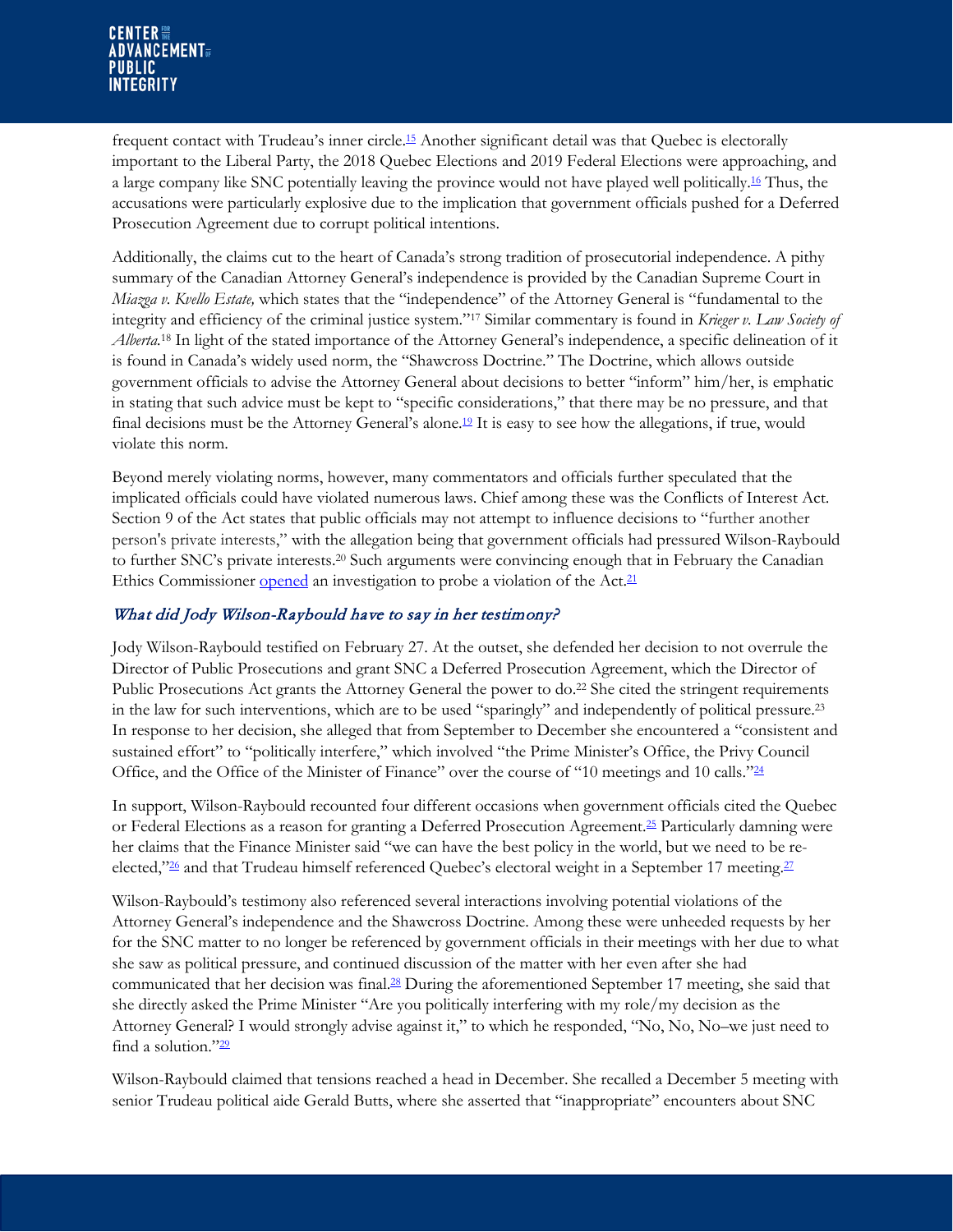"needed to stop," yet he insisted that she "needed to find a solution," even if, as he later clarified, the solution "involve[d] some interference."<sup>30</sup> Furthermore, she spoke in detail, and later provided a secret [recording](https://nationalpost.com/news/politics/newsalert-justice-committee-releases-texts-%20recording-from-wilson-raybould) of a December 19 call with Clerk of the Privy Council Michael Wernick,<sup>31</sup> Canada's highest-ranking civil servant, where Wernick ominously warned of a potential "collision" with the Prime Minister, who would get a Deferred Prosecution Agreement "one way or another.["32](https://www.ourcommons.ca/Content/Committee/421/JUST/Evidence/EV10349068/JUSTEV135-E.PDF) This was her last communication regarding SNC before her January removal as Attorney General. [33](https://www.ourcommons.ca/Content/Committee/421/JUST/Evidence/EV10349068/JUSTEV135-E.PDF) In her testimony, Wilson-Raybould clearly stated her belief that she was removed due to the SNC matter.<sup>34</sup>

#### What was the Trudeau government's defense?

Both before and after Wilson-Raybould's testimony Trudeau government officials denied the charge that there had been improper interference in the SNC case. Their defense was multifaceted and mirrored the many allegations against them. Defending against allegations of perverse political intentions, senior Trudeau political aide Gerald Butts testified that Trudeau's motivation for an SNC Deferred Prosecution Agreement was guided by genuine public interest concerns. Butts [argued](https://globalnews.ca/news/5023881/snc-lavalin-gerald-butts-jody-wilson-raybould/) that such an agreement could have saved 9,000 jobs and protected SNC workers[.35](https://globalnews.ca/news/5023881/snc-lavalin-gerald-butts-jody-wilson-raybould/) Clerk of the Privy Council Michael Wernick similarly [testified](https://www.macleans.ca/politics/michael-wernick-testifies-at-justice-committee%20-full-opening-statement/) to the "public interest considerations" presented to Wilson-Rayboul[d.36](https://www.macleans.ca/politics/michael-wernick-testifies-at-justice-committee%20-full-opening-statement/) In response to the talk concerning Quebec's 2018 elections, Wernick (who himself was implicated) denied that he had done so "out of partisan considerations," instead stating that his intention had been to preserve the election's integrity by preventing a "purely federal issue" from arising late in a provincial election.<sup>37</sup>

Beyond their intentions, Trudeau and his aides also flatly denied applying any kind of improper pressure. Factually, Butts denied ever calling for a "solution" which involved "interference" in December,<sup>38</sup> disputed Wilson-Raybould's claim that her decision had been final (in part since she had never noted it in writing), <sup>39</sup> and said that he generally remembered their December meeting "very differently," among other things.<sup>40</sup> Further, both Butts and Wernick claimed that there were many times when Wilson-Raybould had been told the decision was hers to make, one being the aforementioned September 17 meeting with Trudeau.41 As to why Wilson-Raybould saw things the way that she did, Trudeau [spoke](https://www.cbc.ca/news/politics/trudeau-snc-lavalin-1.5046438) to an "erosion of trust" which had led to a misunderstanding[.42](https://www.cbc.ca/news/politics/trudeau-snc-lavalin-1.5046438) It is also evident that many of Trudeau's aides had a different view of the Attorney General's independence than Wilson-Raybould, with Butts [speaking](https://globalnews.ca/news/5023881/snc-lavalin-gerald-butts-jody-wilson-raybould/) of what he viewed as a "gray area" in the Attorney General's political independenc[e,43](https://globalnews.ca/news/5023881/snc-lavalin-gerald-butts-jody-wilson-raybould/) and both Butts and Wernick questioning whether an Attorney General's decision can ever be final if new information arises which is relevant to public interest.44 Given this, it is possible that key actors in the controversy were operating on different definitions of what constituted political interference.

Finally, regarding Wilson-Raybould's move from the Justice Department to Veterans Affairs, Trudeau and his aides insisted that it happened due to a routine cabinet shuffle precipitated by Treasury Board President Scott Brison's resignation.<sup>45</sup>

#### What effects has the SNC-Lavalin Affair already had?

Altogether, the SNC-Lavalin Affair significantly weakened Trudeau's standing, with his approval rating and position in the polls for the upcoming 2019 election both falling after the scandal went public. <sup>46</sup> The affair has not yet proved to be fatal, however, as the Trudeau government has been hit with little to no legal or institutional consequences. A major victory for them on this front came on March 19, when the Liberal controlled parliament [closed](https://ipolitics.ca/2019/03/19/liberals-shut-down-snc-lavalin-investigation%20-at-committee/) their probe into the SNC-Lavalin Affair, a move met with significant dissension from opposition Members of Parliament.<sup>47</sup>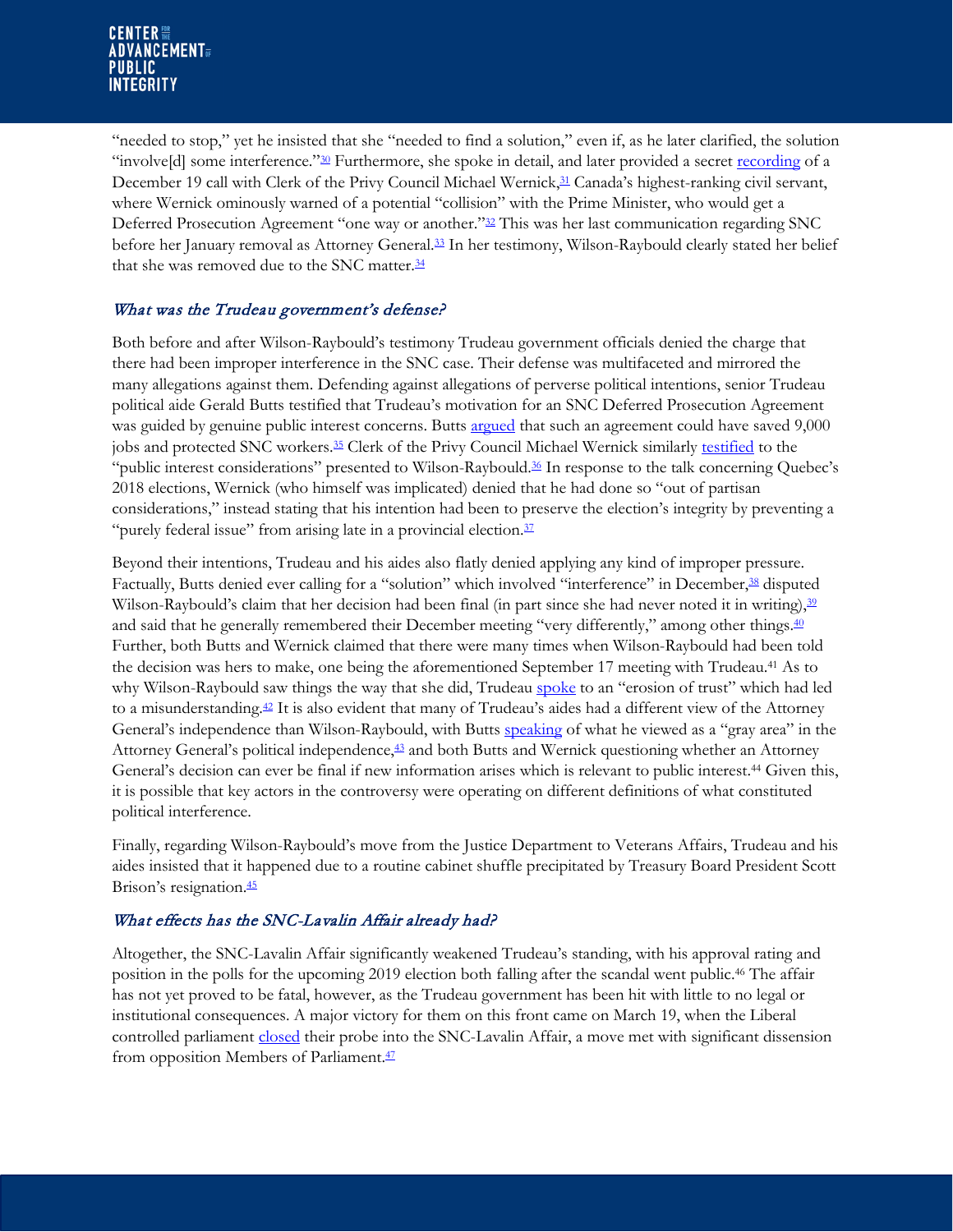#### **CENTER FOR ADVANCEMENT PUBLIC INTEGRITY**

But although the SNC scandal has yet to deliver broad changes to Canada's government, significant impacts have been felt by many of the individuals connected to it. On April 2, with strong support from the Liberal caucus, Prime Minister Trudeau [expelled](https://www.cbc.ca/news/politics/liberals-wilson-raybould-philpott-caucus-1.5080880) Jody Wilson-Raybould from the Liberal Party, citing the need for party unity and a breach of trust stemming from her recording the December 19 phone call with Wernick.<sup>48</sup> Effects were also felt by individuals on the Prime Minister's side, as Gerald Butts resigned and Michael Wernick expedited his retirement.49

#### What comes next?

Although the buzz around the SNC-Lavalin Affair has settled following the frantic months of February and March, two key dominoes have yet to fall, and it is possible that the controversy's biggest effects have yet to be felt. The first of these is the Ethics Commissioner's investigation, which in May was said to be a "few months" from completion[.50](https://www.theglobeandmail.com/politics/article-ethics-commissioners-report-on-pmos-snc-lavalin-actions-coming-in/) The Commissioner's decision might hold even more sway in the public's eyes than Parliament's contentious March 19th decision due to the Commissioner's political independence. The second of these is the Affair's continuing role in the 2019 election campaign. Depending on how the election unfolds, the SNC-Lavalin Affair may either come to be regarded as a footnote in Canadian history, or the scandal which made Justin Trudeau a one-term Prime Minister.

1Robert Fife, Stephen Chase, Sean Fine, *PMO Pressed Wilson-Raybould to Abandon Prosecution of SNC-Lavalin; Trudeau Denies His Office 'Directed' Her.* The Globe and Mail (February 7, 2019)[, https://www.theglobeandmail.com/politics/article](https://www.theglobeandmail.com/politics/article-pmo-pressed-justice-minister-to-abandon-prosecution-of-snc-lavalin/)[pmo-pressed-justice-minister-to-abandon-prosecution-of-snc-lavalin/](https://www.theglobeandmail.com/politics/article-pmo-pressed-justice-minister-to-abandon-prosecution-of-snc-lavalin/) 2SNC-Lavalin Group Inc. (2019). Annual Information Form 2018. [https://www.snclavalin.com/~/media/Files/S/SNC-Lavalin/investor-briefcase/en/2018/annual-info-form-2018.pdf](https://www.snclavalin.com/%7E/media/Files/S/SNC-Lavalin/investor-briefcase/en/2018/annual-info-form-2018.pdf)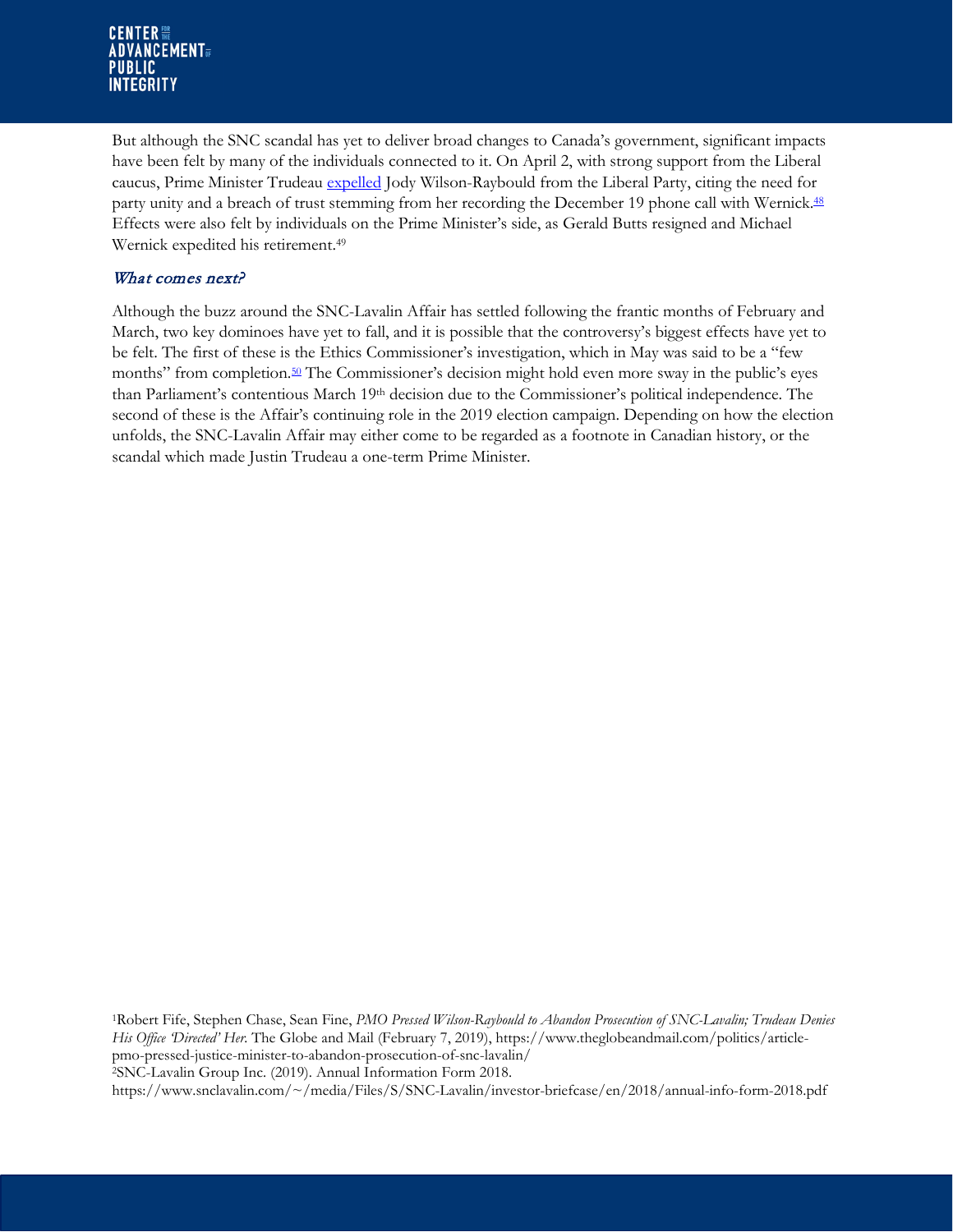#### **CENTER FOR ADVANCEMENT PUBLIC INTEGRITY**

3Anne Sutherland, *RCMP Charges SNC-Lavalin with Corruption, Fraud.* Montreal Gazette (February 19, 2015),

<https://montrealgazette.com/business/local-business/rmcp-charges-snc-lavalin-with-corruption>

<sup>4</sup> *Here's What a 10-Year Ban on Federal Contracts Would Mean for SNC-Lavalin.* CBC (March 7, 2019),

<sup>5</sup>*SNC-Lavalin Warned of US Move, Slashing Workforce If No Remediation Deal, Documents Show.* CBC (March 28, 2019), [https://www.cbc.ca/news/politics/snc-lavalin-warned-of-move-](https://www.cbc.ca/news/politics/snc-lavalin-warned-of-move-abroad-1.5075840) abroad-1.5075840

*<sup>6</sup>*Robert Fife, Stephen Chase, Sean Fine, *PMO Pressed Wilson-Raybould to Abandon Prosecution of SNC-Lavalin; Trudeau Denies His Office 'Directed' Her.* The Globe and Mail (February 7, 2019)[, https://www.theglobeandmail.com/politics/article](https://www.theglobeandmail.com/politics/article-pmo-pressed-justice-minister-to-abandon-prosecution-of-snc-lavalin/)[pmo-pressed-justice-minister-to-abandon-prosecution-of-snc-lavalin/](https://www.theglobeandmail.com/politics/article-pmo-pressed-justice-minister-to-abandon-prosecution-of-snc-lavalin/)

<sup>7</sup> Andy Blatchford, *Federal Budget Bill Quietly Proposes Tool to Ease Penalties for Corporate Crime.* CBC (May 15, 2018), <https://www.cbc.ca/news/politics/federal-budget-corporate-wrongdoing-1.4664490>

<sup>8</sup> Robert Fife, Stephen Chase, Sean Fine, *PMO Pressed Wilson-Raybould to Abandon Prosecution of SNC-Lavalin; Trudeau Denies His Office 'Directed' Her.* The Globe and Mail (February 7, 2019)[, https://www.theglobeandmail.com/politics/article](https://www.theglobeandmail.com/politics/article-pmo-pressed-justice-minister-to-abandon-prosecution-of-snc-lavalin/)[pmo-pressed-justice-minister-to-abandon-prosecution-of-snc-lavalin/](https://www.theglobeandmail.com/politics/article-pmo-pressed-justice-minister-to-abandon-prosecution-of-snc-lavalin/)

9Amanda Connolly, *Jody Wilson Raybould Resigns from Cabinet Amid SNC-Lavalin Affair, Trudeau 'Surprised and Disappointed'.*  Global News (February 12, 2019),<https://globalnews.ca/news/4952236/jody-wilsonraybould-resigns-snc-lavalin-affair/> <sup>10</sup> John Paul Tasker, *Key Moments from Jody Wilson-Raybould's SNC-Lavalin Testimony*. CBC (February 28, 2019),

[https://www.cbc.ca/news/politics/key-moments-jody-wilson-raybould-snc-](https://www.cbc.ca/news/politics/key-moments-jody-wilson-raybould-snc-lavalin-scandal-1.5036629) lavalin-scandal-1.5036629

11Amanda Connolly, *'Consider a Second Opinion': Gerald Butts says 'Grey Area' between Political Staff, Wilson-Raybould on SNC-Lavalin Affair.* Global News (March 6, 2019), [https://globalnews.ca/news/5023881/snc-lavalin-gerald-butts-jody](https://globalnews.ca/news/5023881/snc-lavalin-gerald-butts-jody-wilson-raybould/)[wilson-raybould/](https://globalnews.ca/news/5023881/snc-lavalin-gerald-butts-jody-wilson-raybould/)

<sup>12</sup> Kathleen Harris, *Trudeau Says 'Erosion of Trust' Sparked SNC-Lavalin Controversy; Scheer Renews Call for His Resignation. CBC* (March 7, 2019), [https://www.cbc.ca/news/politics /trudeau-snc-lavalin-1.5046438](https://www.cbc.ca/news/politics/trudeau-snc-lavalin-1.5046438)

<sup>13</sup> Zane Schwartz, *Follow the Money.* National Post (March 20, 2018)[, https://special.national post.com/follow-the](https://special.nationalpost.com/follow-the-money/database)[money/database;](https://special.nationalpost.com/follow-the-money/database) *Former SNC-Lavalin Exec Charged with Illegal Federal Political Contributions*. Global News (May 17, 2018), [https://globalnews.ca/news/4215730/former-snc-lavalin-exec-charged -with-illegal-federal-political-contributions/](https://globalnews.ca/news/4215730/former-snc-lavalin-exec-charged-with-illegal-federal-political-contributions/) <sup>14</sup> David Scanlan, *Meet SNC, the Firm Trudeau's Risking His Career to Save.* Bloomberg (March 11, 2019),

[https://www.bloomberg.com/news/articles/2019-03-11/meet-snc-the-company -that-trudeau-s-risking-his-career-to](https://www.bloomberg.com/news/articles/2019-03-11/meet-snc-the-company-that-trudeau-s-risking-his-career-to-save)[save](https://www.bloomberg.com/news/articles/2019-03-11/meet-snc-the-company-that-trudeau-s-risking-his-career-to-save)

<sup>15</sup> *Id.*

<sup>16</sup> *Id.*

<sup>17</sup> "Miazga v. Kvello Estate, 2009 SCC 51", [CanLII](https://en.wikipedia.org/wiki/CanLII) para 46.

<sup>18</sup> "Krieger v. Law Society of Alberta, 2002 SCC 65", [CanLII](https://en.wikipedia.org/wiki/CanLII) para 29.

<sup>19</sup> Victoria Colvin, *The SNC-Lavalin Affair and the Politics of Prosecution,* The Conversation (February 19, 2019),

[http://theconversation.com/the-snc-lavalin-affair-and-the-politics-of-](http://theconversation.com/the-snc-lavalin-affair-and-the-politics-of-prosecution-111778) prosecution-111778

<sup>20</sup> *Conflict of Interest Act,* S.C. 2006, c. 9, s. 3, ss. 9

<sup>21</sup> Maura Forrest, *Ethics Commissioner Launches Investigation into Political Interference Allegations in SNC-Lavalin Case.* National Post (February 11, 2019), [https://nationalpost.com/ news/politics/ethics-commissioner-launches-investigation-into](https://nationalpost.com/%20news/politics/ethics-commissioner-launches-investigation-into-political-interference-allegations-in-snc-lavalin-case)[political-interference-allegations-in-snc-lavalin-case](https://nationalpost.com/%20news/politics/ethics-commissioner-launches-investigation-into-political-interference-allegations-in-snc-lavalin-case)

<sup>22</sup> *Director of Public Prosecutions Act,* S.C. 2009, c. 9, s. 121, ss. 10, 15.

<sup>23</sup> Canada, Public Prosecution Service of Canada, *Public Prosecution Service of Canada Deskbook*, (Ottowa: Public Prosecution Service of Canada) s. 1.2, 2.2.

<sup>24</sup> Canada, Parliament, House of Commons, Standing Committee on Justice and Human Rights, *Minutes of Proceedings and Evidence,* 42nd Parl, 1st Session, No. 135 (27 February 2019) at 2,

<https://www.ourcommons.ca/Content/Committee/421/JUST/Evidence/EV10349068/JUSTEV135-E.PDF>  $^{25}$  *Id.* at 2, 3, 4

<sup>26</sup> *Id.* at 4 <sup>27</sup> *Id.* at 3

<sup>28</sup> *Id.* at 3,4,5,6 29 *Id.* at <sup>3</sup>

<sup>30</sup> *Id.* at 5

<sup>31</sup> Brian Platt, Maura Forrest, Jesse Snyder, *Secret Recording of Wernick by Jody Wilson-Raybould Backs Interference Allegations in SNC-Lavalin Scandal*. National Post (March 29, 2019), [https://nationalpost.com/news/politics/newsalert-justice](https://nationalpost.com/news/politics/newsalert-justice-committee-releases-texts-recording-from-wilson-raybould)committee-releases-texts- [recording-from-wilson-raybould](https://nationalpost.com/news/politics/newsalert-justice-committee-releases-texts-recording-from-wilson-raybould)

<https://www.cbc.ca/news/business/financial-fall-out-snc-lavalin-1.5047742>